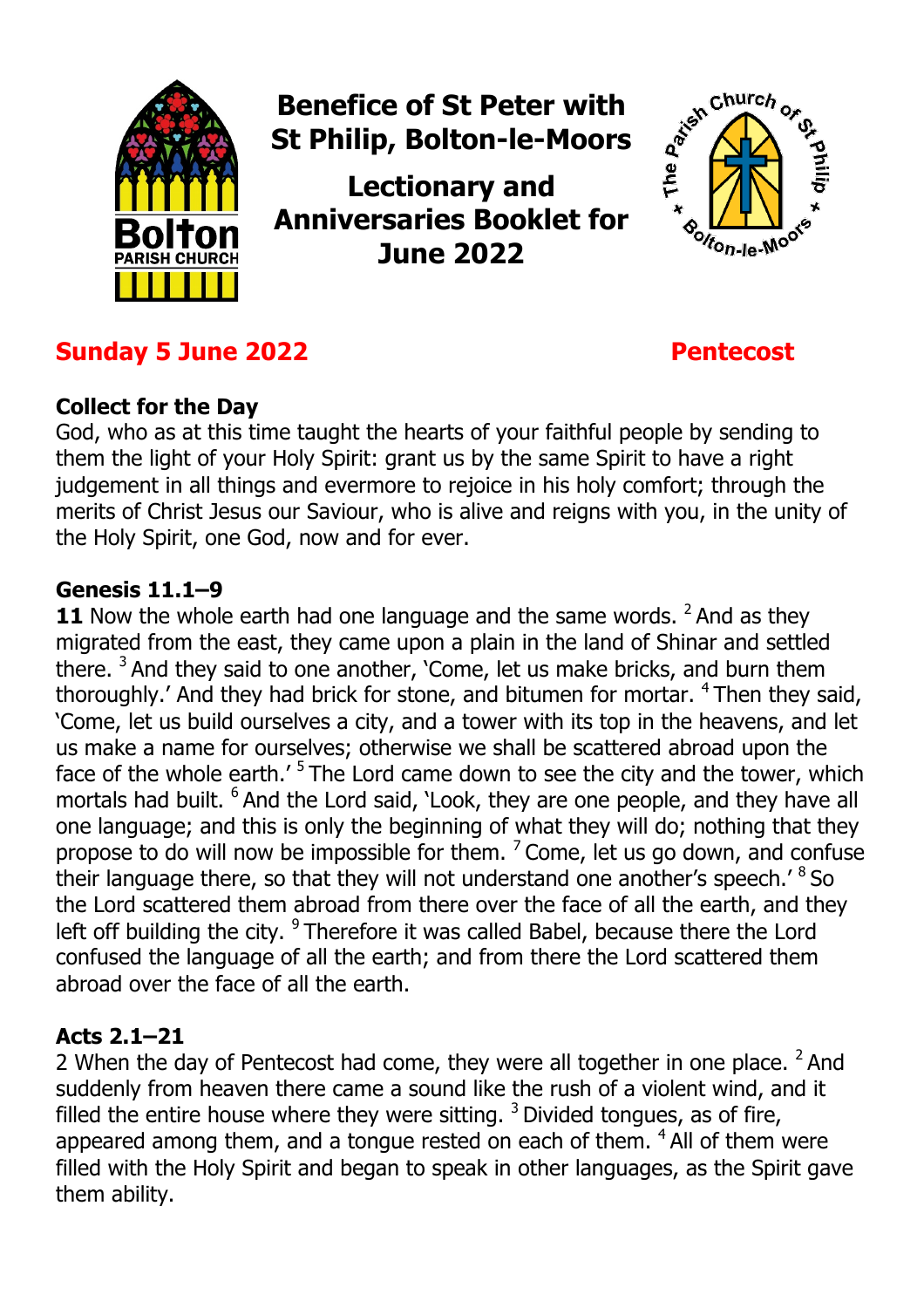<sup>5</sup> Now there were devout Jews from every nation under heaven living in Jerusalem.  $6$  And at this sound the crowd gathered and was bewildered, because each one heard them speaking in the native language of each.  $<sup>7</sup>$  Amazed and astonished, they</sup> asked, 'Are not all these who are speaking Galileans? <sup>8</sup> And how is it that we hear, each of us, in our own native language? <sup>9</sup> Parthians, Medes, Elamites, and residents of Mesopotamia, Judea and Cappadocia, Pontus and Asia,  $^{10}$  Phrygia and Pamphylia, Egypt and the parts of Libya belonging to Cyrene, and visitors from Rome, both Jews and proselytes,  $^{11}$  Cretans and Arabs—in our own languages we hear them speaking about God's deeds of power.<sup> $12$ </sup> All were amazed and perplexed, saying to one another, 'What does this mean?' 13 But others sneered and said, 'They are filled with new wine.'

<sup>14</sup> But Peter, standing with the eleven, raised his voice and addressed them: 'Men of Judea and all who live in Jerusalem, let this be known to you, and listen to what I say.  $^{15}$  Indeed, these are not drunk, as you suppose, for it is only nine o'clock in the morning. <sup>16</sup> No, this is what was spoken through the prophet Joel:

 $17$  "In the last days it will be, God declares,

that I will pour out my Spirit upon all flesh,

and your sons and your daughters shall prophesy,

- and your young men shall see visions, and your old men shall dream dreams.
- $18$  Even upon my slaves, both men and women, in those days I will pour out my Spirit; and they shall prophesy.
- $19$  And I will show portents in the heaven above and signs on the earth below,

blood, and fire, and smoky mist.

<sup>20</sup> The sun shall be turned to darkness and the moon to blood,

before the coming of the Lord's great and glorious day.

 $21$  Then everyone who calls on the name of the Lord shall be saved."

# **Romans 8.14–17**

 $14$  For all who are led by the Spirit of God are children of God.  $15$  For you did not receive a spirit of slavery to fall back into fear, but you have received a spirit of adoption. When we cry, 'Abba! Father!'  $^{16}$  it is that very Spirit bearing witness with our spirit that we are children of God, <sup>17</sup> and if children, then heirs, heirs of God and joint heirs with Christ—if, in fact, we suffer with him so that we may also be glorified with him.

# **John 14.8–17 [25–27]**

 $8$  Philip said to him, 'Lord, show us the Father, and we will be satisfied.'  $9$  Jesus said to him, 'Have I been with you all this time, Philip, and you still do not know me? Whoever has seen me has seen the Father. How can you say, "Show us the Father"?  $10$  Do you not believe that I am in the Father and the Father is in me? The words that I say to you I do not speak on my own; but the Father who dwells in me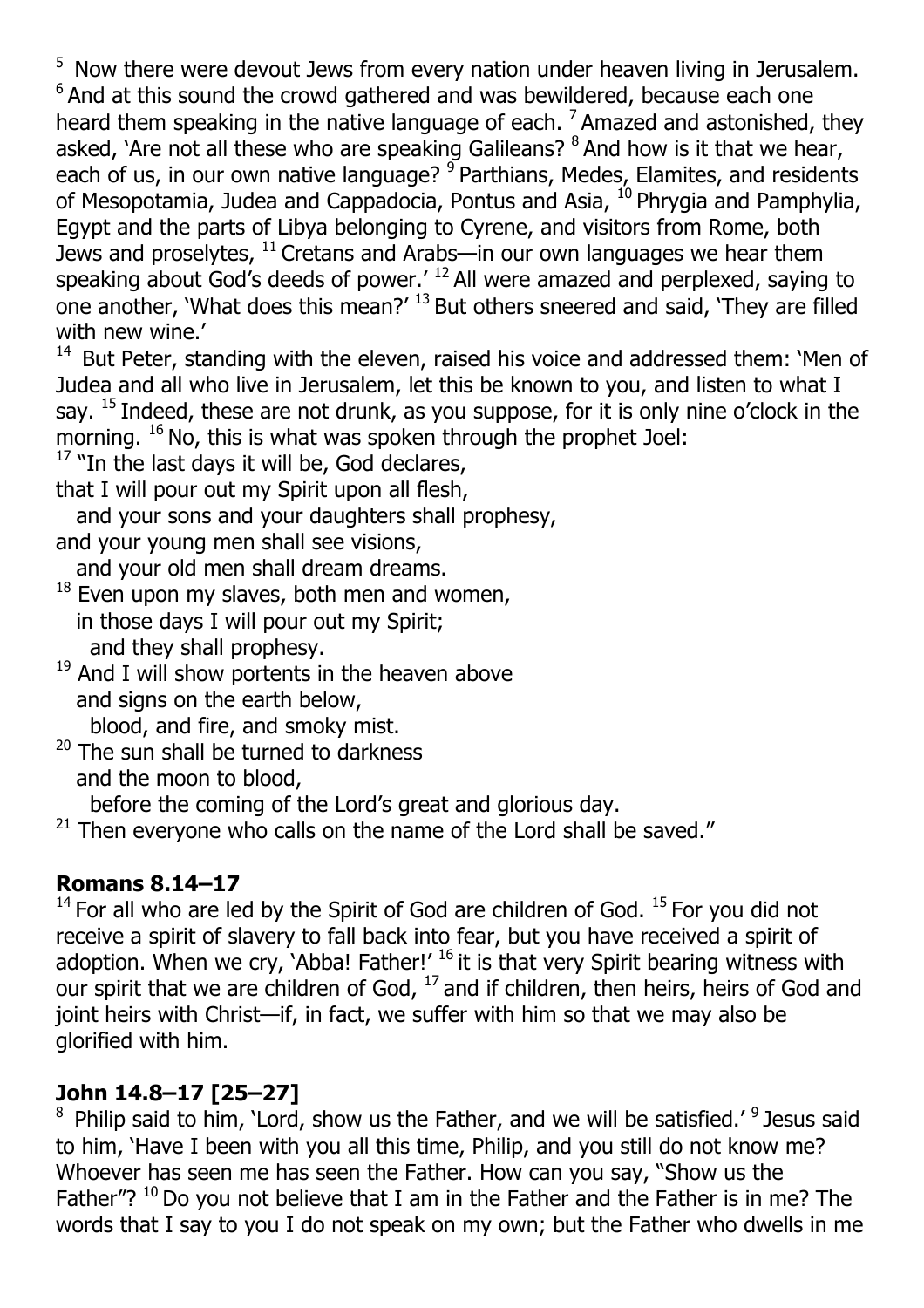does his works.  $^{11}$  Believe me that I am in the Father and the Father is in me; but if you do not, then believe me because of the works themselves.  $^{12}$  Very truly, I tell you, the one who believes in me will also do the works that I do and, in fact, will do greater works than these, because I am going to the Father.  $^{13}$  I will do whatever you ask in my name, so that the Father may be glorified in the Son.  $14$  If in my name you ask me for anything, I will do it.

<sup>15</sup> 'If you love me, you will keep my commandments. <sup>16</sup> And I will ask the Father, and he will give you another Advocate, to be with you for ever.  $^{17}$  This is the Spirit of truth, whom the world cannot receive, because it neither sees him nor knows him. You know him, because he abides with you, and he will be in you.[

<sup>25</sup> 'I have said these things to you while I am still with you. <sup>26</sup> But the Advocate, the Holy Spirit, whom the Father will send in my name, will teach you everything, and remind you of all that I have said to you.  $27$  Peace I leave with you; my peace I give to you. I do not give to you as the world gives. Do not let your hearts be troubled, and do not let them be afraid.]

## **Post Communion Prayer**

Faithful God, who fulfilled the promises of Easter by sending us your Holy Spirit and opening to every race and nation the way of life eternal:

open our lips by your Spirit, that every tongue may tell of your glory; through Jesus Christ our Lord.

# **Sunday 12 June 2022 Trinity Sunday**

### **Collect for the Day**

Almighty and everlasting God, you have given us your servants grace, by the confession of a true faith, to acknowledge the glory of the eternal Trinity and in the power of the divine majesty to worship the Unity:

keep us steadfast in this faith, that we may evermore be defended from all adversities;

through Jesus Christ your Son our Lord, who is alive and reigns with you, in the unity of the Holy Spirit, one God, now and for ever.

### **Proverbs 8.1–4, 22–31**

8 Does not wisdom call,

and does not understanding raise her voice?

 $2$  On the heights, beside the way,

at the crossroads she takes her stand;

 $3$  beside the gates in front of the town,

at the entrance of the portals she cries out:

- $4$  'To you, O people, I call,
- and my cry is to all that live.
- $22$  The Lord created me at the beginning of his work, the first of his acts of long ago.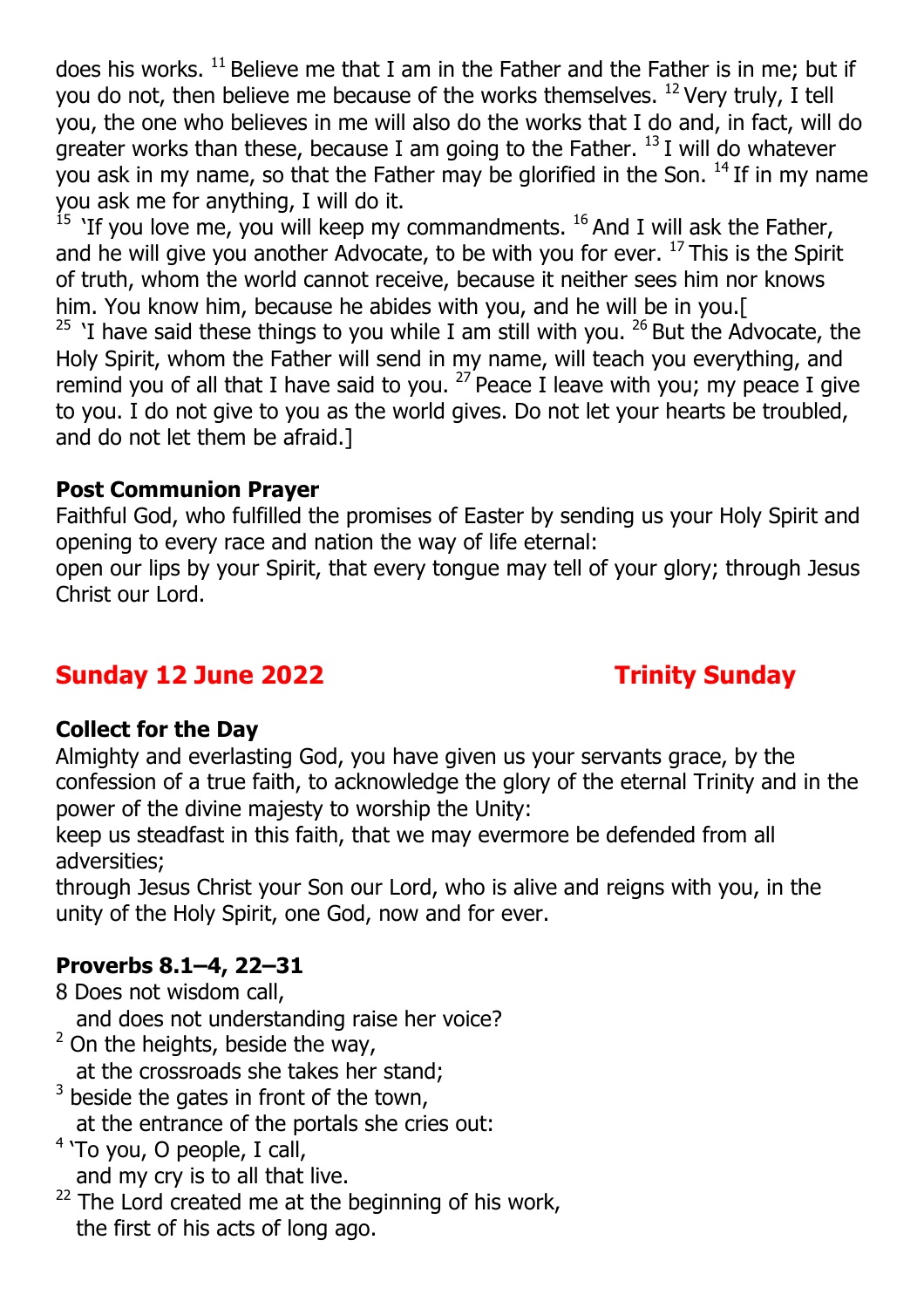$23$  Ages ago I was set up,

at the first, before the beginning of the earth.

- $24$  When there were no depths I was brought forth, when there were no springs abounding with water.
- $25$  Before the mountains had been shaped, before the hills, I was brought forth—
- $26$  when he had not yet made earth and fields, or the world's first bits of soil.
- $27$  When he established the heavens, I was there, when he drew a circle on the face of the deep,
- $28$  when he made firm the skies above,
- when he established the fountains of the deep,
- $29$  when he assigned to the sea its limit, so that the waters might not transgress his command,
- when he marked out the foundations of the earth,
- $30$  then I was beside him, like a master worker; and I was daily his delight,
- rejoicing before him always,
- $31$  rejoicing in his inhabited world and delighting in the human race.

## **Romans 5.1–5**

5 Therefore, since we are justified by faith, we have peace with God through our Lord Jesus Christ,  $2$  through whom we have obtained access to this grace in which we stand; and we boast in our hope of sharing the glory of God.  $3$  And not only that, but we also boast in our sufferings, knowing that suffering produces endurance, <sup>4</sup> and endurance produces character, and character produces hope, <sup>5</sup> and hope does not disappoint us, because God's love has been poured into our hearts through the Holy Spirit that has been given to us.

## **John 16.12–15**

 $12$  'I still have many things to say to you, but you cannot bear them now.  $13$  When the Spirit of truth comes, he will guide you into all the truth; for he will not speak on his own, but will speak whatever he hears, and he will declare to you the things that are to come.  $14$  He will glorify me, because he will take what is mine and declare it to you.  $15$  All that the Father has is mine. For this reason I said that he will take what is mine and declare it to you.

## **Post Communion Prayer**

Almighty and eternal God, you have revealed yourself as Father, Son and Holy Spirit, and live and reign in the perfect unity of love:

hold us firm in this faith, that we may know you in all your ways and evermore rejoice in your eternal glory, who are three Persons yet one God, now and for ever.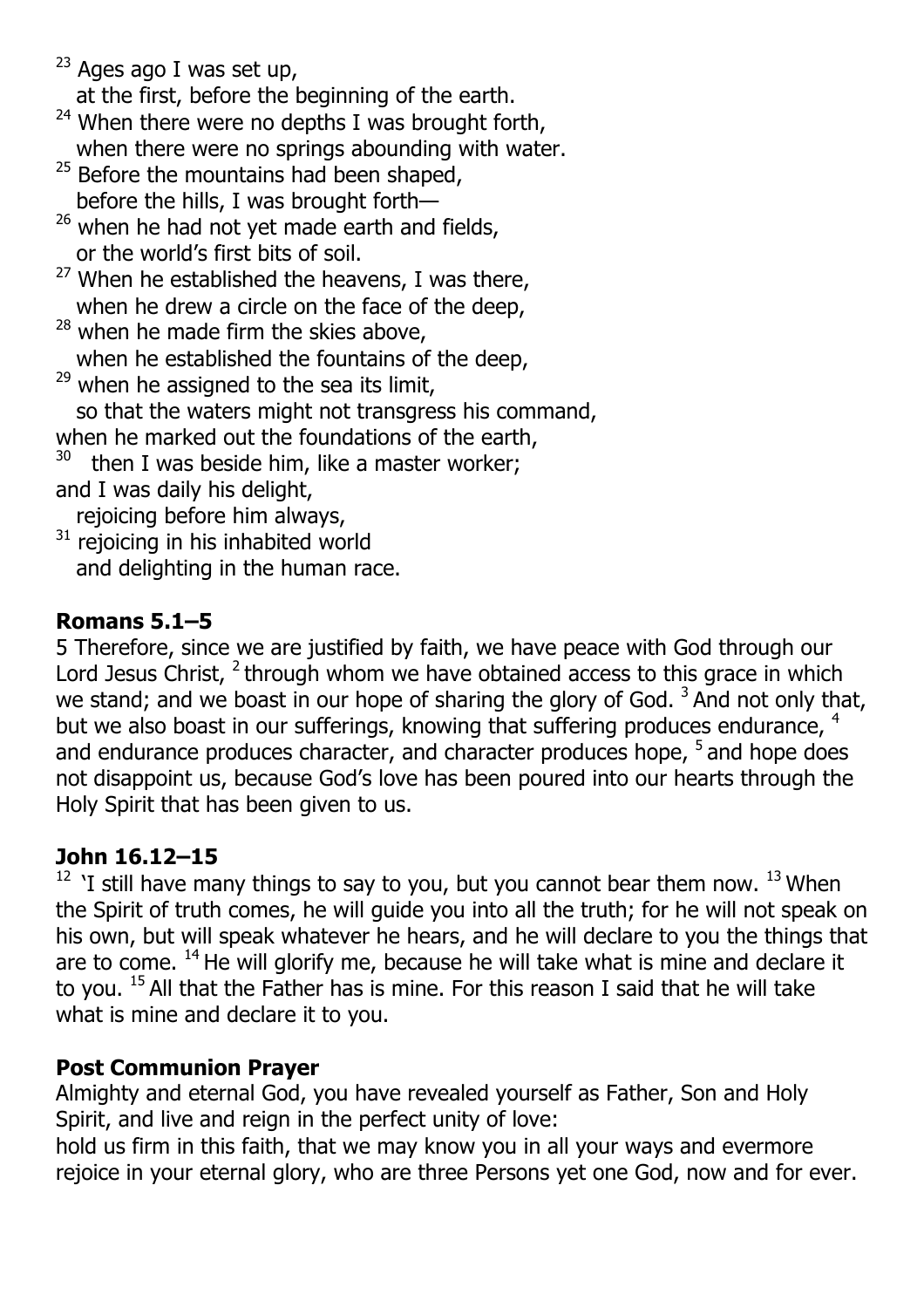### **Collect for the day**

O God, the strength of all those who put their trust in you, mercifully accept our prayers and, because through the weakness of our mortal nature we can do no good thing without you, grant us the help of your grace, that in the keeping of your commandments we may please you both in will and deed;

through Jesus Christ your Son our Lord, who is alive and reigns with you, in the unity of the Holy Spirit, one God, now and for ever.

## **1 Kings 19.1–4 [5–7] 8–15a**

19 Ahab told Jezebel all that Elijah had done, and how he had killed all the prophets with the sword. <sup>2</sup> Then Jezebel sent a messenger to Elijah, saying, 'So may the gods do to me, and more also, if I do not make your life like the life of one of them by this time tomorrow.<sup> $\frac{3}{1}$ </sup> Then he was afraid; he got up and fled for his life, and came to Beer-sheba, which belongs to Judah; he left his servant there.

 $4$  But he himself went a day's journey into the wilderness, and came and sat down under a solitary broom tree. He asked that he might die: 'It is enough; now, O Lord, take away my life, for I am no better than my ancestors.  $\int$ <sup>5</sup> Then he lay down under the broom tree and fell asleep. Suddenly an angel touched him and said to him, 'Get up and eat.' <sup>6</sup> He looked, and there at his head was a cake baked on hot stones, and a jar of water. He ate and drank, and lay down again.  $<sup>7</sup>$  The angel of the Lord came</sup> a second time, touched him, and said, 'Get up and eat, otherwise the journey will be too much for you.']  $8$  He got up, and ate and drank; then he went in the strength of that food for forty days and forty nights to Horeb the mount of God.  $9$  At that place he came to a cave, and spent the night there.

Then the word of the Lord came to him, saying, 'What are you doing here, Elijah?' 10 He answered, 'I have been very zealous for the Lord, the God of hosts; for the Israelites have forsaken your covenant, thrown down your altars, and killed your prophets with the sword. I alone am left, and they are seeking my life, to take it away.'

 $11$  He said, 'Go out and stand on the mountain before the Lord, for the Lord is about to pass by.' Now there was a great wind, so strong that it was splitting mountains and breaking rocks in pieces before the Lord, but the Lord was not in the wind; and after the wind an earthquake, but the Lord was not in the earthquake;  $^{12}$  and after the earthquake a fire, but the Lord was not in the fire; and after the fire a sound of sheer silence. <sup>13</sup> When Elijah heard it, he wrapped his face in his mantle and went out and stood at the entrance of the cave. Then there came a voice to him that said, 'What are you doing here, Elijah?'  $14$  He answered, 'I have been very zealous for the Lord, the God of hosts; for the Israelites have forsaken your covenant, thrown down your altars, and killed your prophets with the sword. I alone am left, and they are seeking my life, to take it away.'  $15$  Then the Lord said to him, 'Go, return on your way to the wilderness of Damascus; when you arrive, you shall anoint Hazael as king over Aram.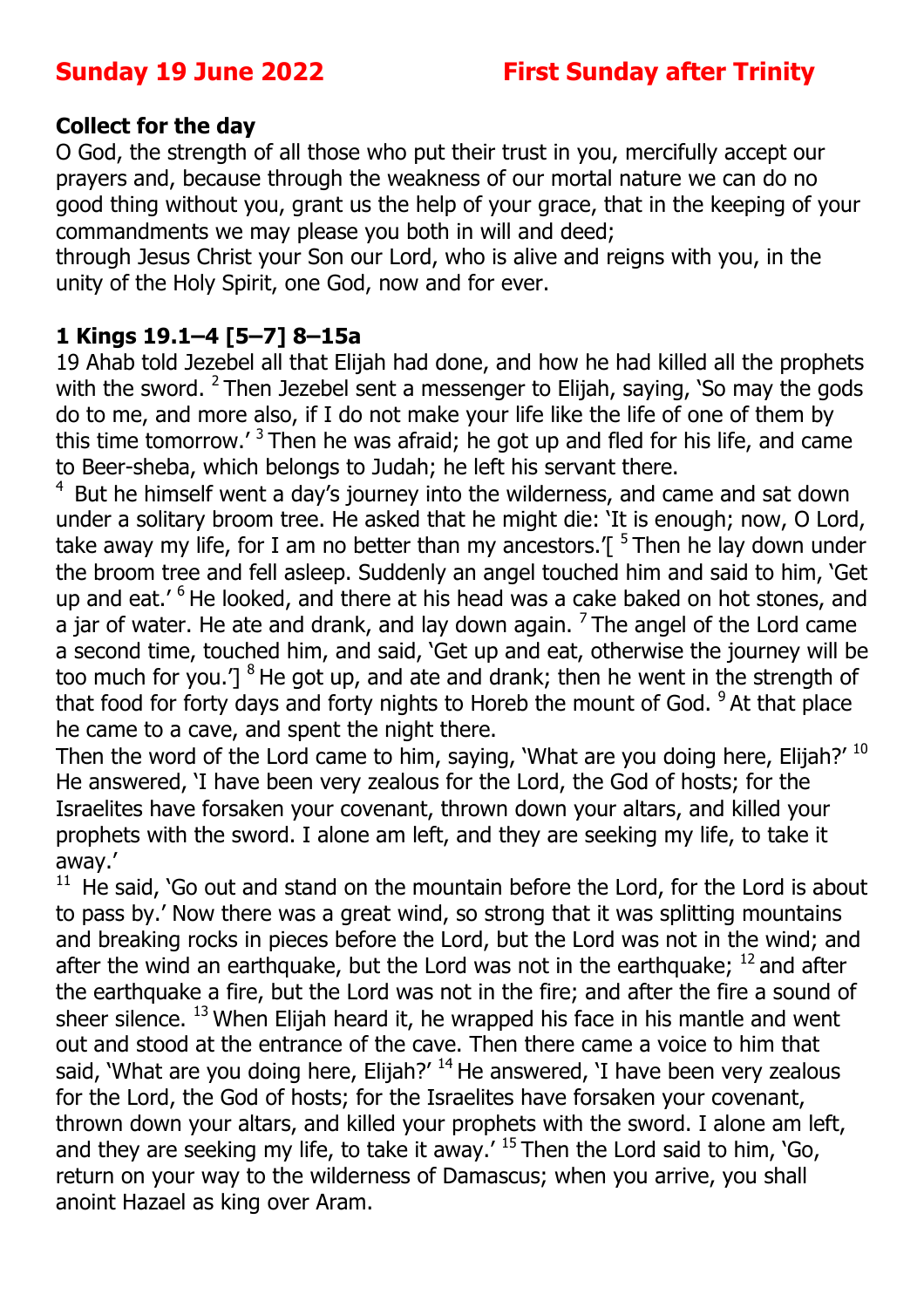## **Galatians 3.23–end**

 $23$  Now before faith came, we were imprisoned and guarded under the law until faith would be revealed.  $24$  Therefore the law was our disciplinarian until Christ came, so that we might be justified by faith.  $25$  But now that faith has come, we are no longer subject to a disciplinarian, <sup>26</sup> for in Christ Jesus you are all children of God through faith. 27 As many of you as were baptized into Christ have clothed yourselves with Christ.  $^{28}$  There is no longer Jew or Greek, there is no longer slave or free, there is no longer male and female; for all of you are one in Christ Jesus. <sup>29</sup> And if you belong to Christ, then you are Abraham's offspring, heirs according to the promise.

### **Luke 8.26–39**

 $26$  Then they arrived at the country of the Gerasenes, which is opposite Galilee.  $27$  As he stepped out on land, a man of the city who had demons met him. For a long time he had worn no clothes, and he did not live in a house but in the tombs.  $^{28}$ When he saw Jesus, he fell down before him and shouted at the top of his voice, 'What have you to do with me, Jesus, Son of the Most High God? I beg you, do not torment me $-$ <sup>29</sup> for Jesus had commanded the unclean spirit to come out of the man. (For many times it had seized him; he was kept under guard and bound with chains and shackles, but he would break the bonds and be driven by the demon into the wilds.)  $30$  Jesus then asked him, 'What is your name?' He said, 'Legion'; for many demons had entered him.  $31$  They begged him not to order them to go back into the abyss.

 $32$  Now there on the hillside a large herd of swine was feeding; and the demons begged Jesus to let them enter these. So he gave them permission.  $33$  Then the demons came out of the man and entered the swine, and the herd rushed down the steep bank into the lake and was drowned.

 $34$  When the swineherds saw what had happened, they ran off and told it in the city and in the country.  $35$  Then people came out to see what had happened, and when they came to Jesus, they found the man from whom the demons had gone sitting at the feet of Jesus, clothed and in his right mind. And they were afraid.  $36$  Those who had seen it told them how the one who had been possessed by demons had been healed. <sup>37</sup> Then all the people of the surrounding country of the Gerasenes asked Jesus to leave them; for they were seized with great fear. So he got into the boat and returned.  $38$  The man from whom the demons had gone begged that he might be with him; but Jesus sent him away, saying, <sup>39</sup> 'Return to your home, and declare how much God has done for you.' So he went away, proclaiming throughout the city how much Jesus had done for him.

### **Post Communion Prayer**

Eternal Father, we thank you for nourishing us with these heavenly gifts: may our communion strengthen us in faith, build us up in hope, and make us grow in love; for the sake of Jesus Christ our Lord.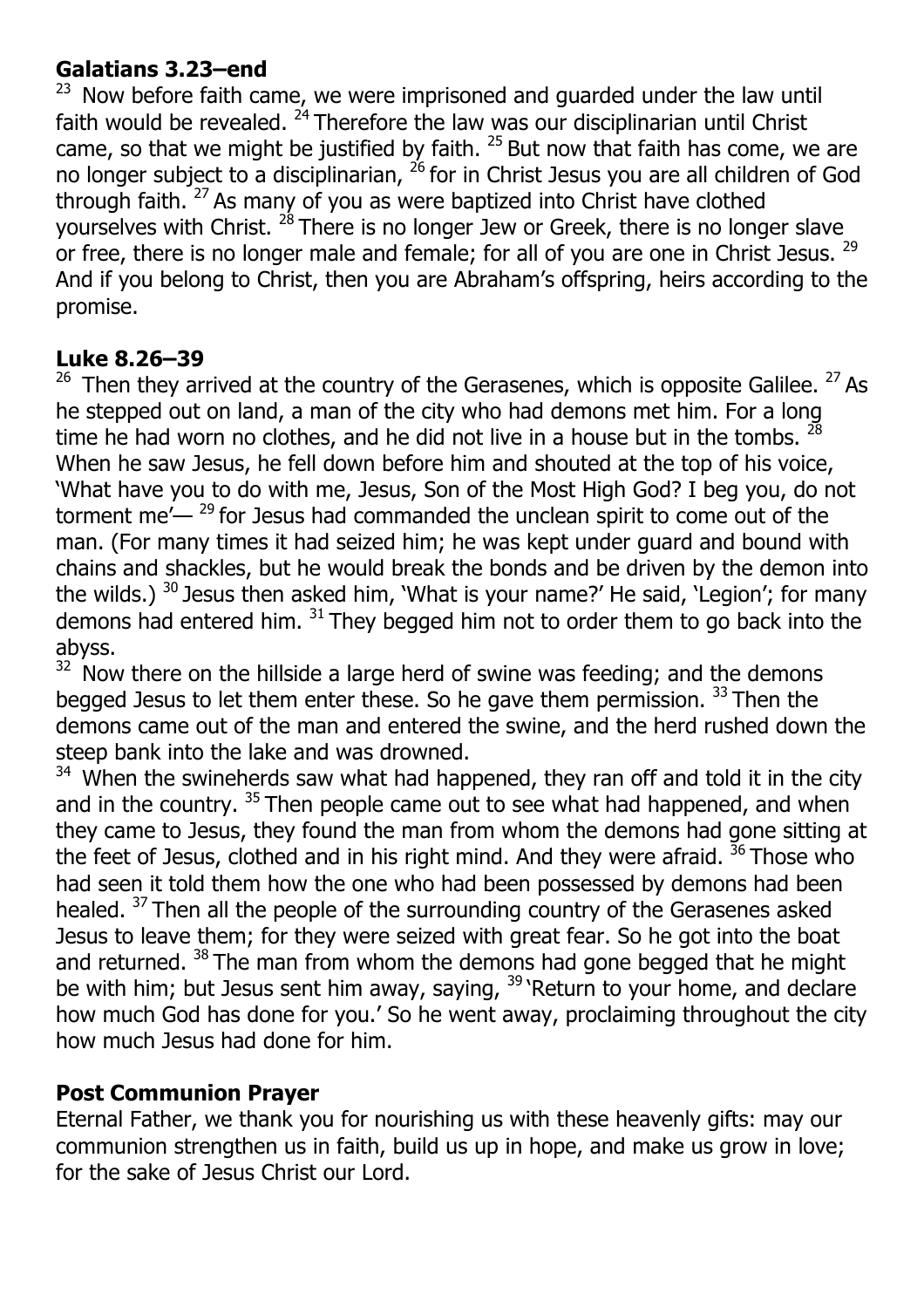#### **Collect for the day**

Almighty God, who inspired your apostle Saint Peter to confess Jesus as Christ and Son of the living God:

build up your Church upon this rock, that in unity and peace it may proclaim one truth and follow one Lord, your Son our Saviour Christ, who is alive and reigns with you, in the unity of the Holy Spirit, one God, now and for ever.

#### **Acts 12.1-11**

12About that time King Herod laid violent hands upon some who belonged to the church. <sup>2</sup>He had James, the brother of John, killed with the sword. <sup>3</sup>After he saw that it pleased the Jews, he proceeded to arrest Peter also. (This was during the festival of Unleavened Bread.) <sup>4</sup>When he had seized him, he put him in prison and handed him over to four squads of soldiers to guard him, intending to bring him out to the people after the Passover. <sup>5</sup>While Peter was kept in prison, the church prayed fervently to God for him.

6 The very night before Herod was going to bring him out, Peter, bound with two chains, was sleeping between two soldiers, while guards in front of the door were keeping watch over the prison. <sup>7</sup>Suddenly an angel of the Lord appeared and a light shone in the cell. He tapped Peter on the side and woke him, saying, 'Get up quickly.' And the chains fell off his wrists. <sup>8</sup>The angel said to him, 'Fasten your belt and put on your sandals.' He did so. Then he said to him, 'Wrap your cloak around you and follow me.' <sup>9</sup>Peter<sup>\*</sup> went out and followed him; he did not realize that what was happening with the angel's help was real; he thought he was seeing a vision.  $10$ After they had passed the first and the second guard, they came before the iron gate leading into the city. It opened for them of its own accord, and they went outside and walked along a lane, when suddenly the angel left him.  $^{11}$ Then Peter came to himself and said, 'Now I am sure that the Lord has sent his angel and rescued me from the hands of Herod and from all that the Jewish people were expecting.'

### **1 Peter 2.19-end**

 $19$ For it is to your credit if, being aware of God, you endure pain while suffering unjustly. <sup>20</sup>If you endure when you are beaten for doing wrong, where is the credit in that? But if you endure when you do right and suffer for it, you have God's approval. <sup>21</sup>For to this you have been called, because Christ also suffered for you, leaving you an example, so that you should follow in his steps.  $22$  'He committed no sin, and no deceit was found in his mouth.'  $23$ When he was abused, he did not return abuse; when he suffered, he did not threaten; but he entrusted himself to the one who judges justly. <sup>24</sup>He himself bore our sins in his body on the cross, $\stackrel{*}{\ }$  so that, free from sins, we might live for righteousness; by his wounds $*$  you have been healed. <sup>25</sup>For you were going astray like sheep, but now you have returned to the shepherd and guardian of your souls.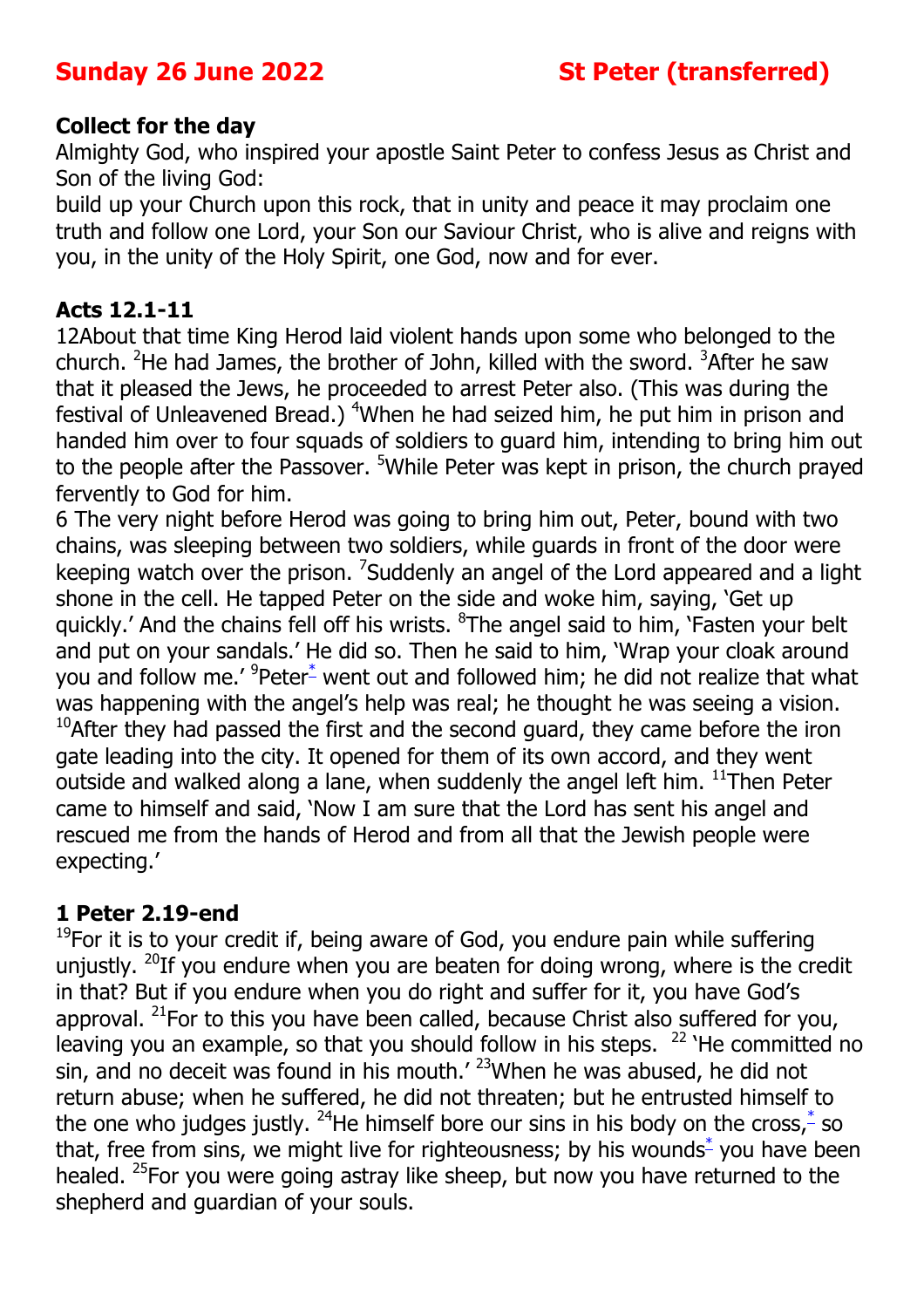## **Matthew 16.13-19**

13 Now when Jesus came into the district of Caesarea Philippi, he asked his disciples, 'Who do people say that the Son of Man is?'  $14$ And they said, 'Some say John the Baptist, but others Elijah, and still others Jeremiah or one of the prophets.' <sup>15</sup>He said to them, 'But who do you say that I am?'  $^{16}$ Simon Peter answered, 'You are the Messiah, $\stackrel{*}{\text{-}}$  the Son of the living God.'  $\frac{17}{2}$  And Jesus answered him, 'Blessed are you, Simon son of Jonah! For flesh and blood has not revealed this to you, but my Father in heaven. <sup>18</sup>And I tell you, you are Peter,  $\phi$  and on this rock  $\phi$  I will build my church, and the gates of Hades will not prevail against it.  $^{19}$ I will give you the keys of the kingdom of heaven, and whatever you bind on earth will be bound in heaven, and whatever you loose on earth will be loosed in heaven.'

#### **Post Communion Prayer**

Almighty God, who on the day of Pentecost sent your Holy Spirit to the apostles with the wind from heaven and in tongues of flame, filling them with joy and boldness to preach the gospel:by the power of the same Spirit strengthen us to witness to your truth and to draw everyone to the fire of your love; through Jesus Christ our Lord.